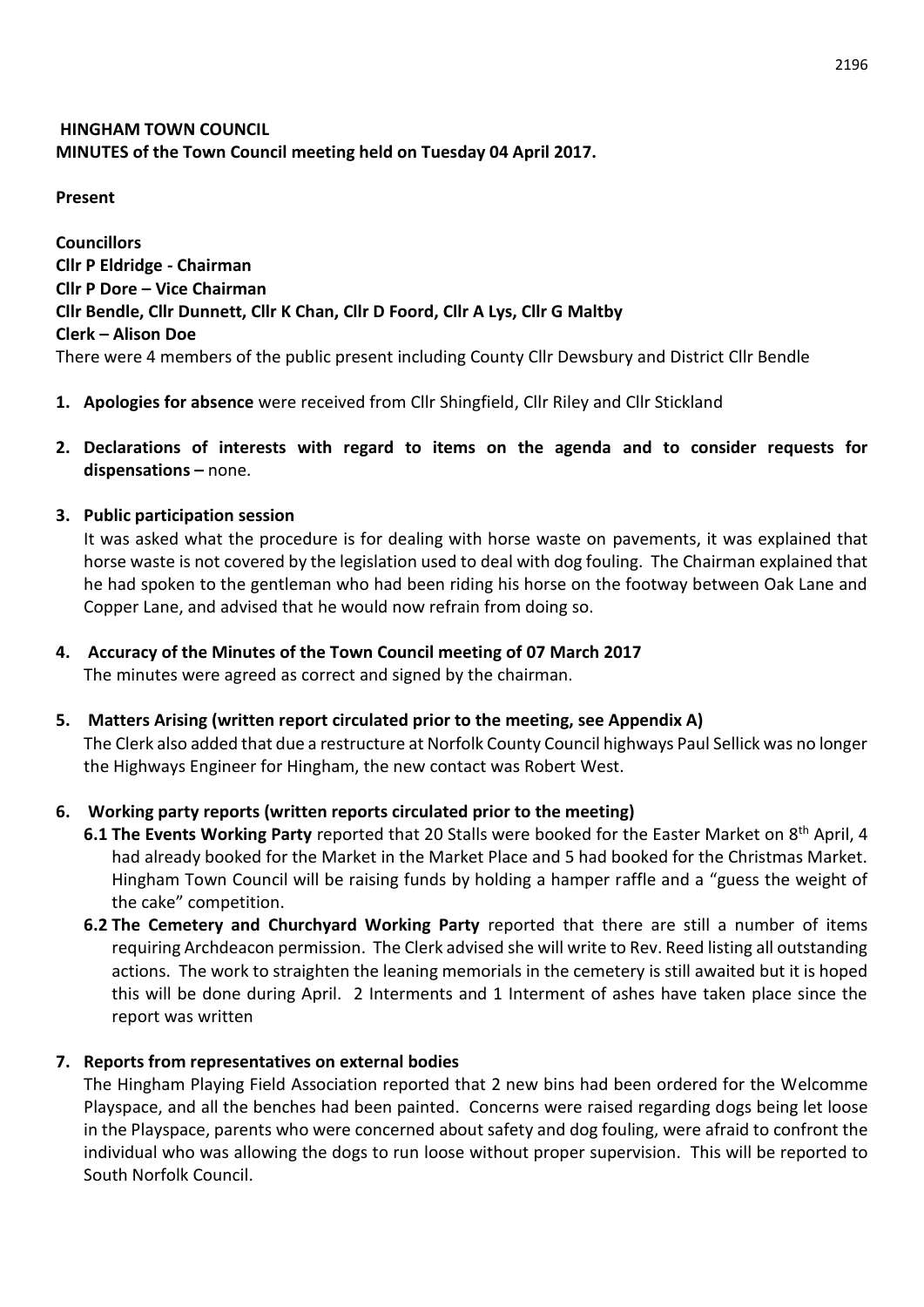It was reported that the Norfolk Citizens Advice are in the process of looking for a permanent replacement CEO.

### **8. Correspondence**

- **8.1 Mark Webster - Mid Norfolk Workout Group conservation volunteers –** invitation for volunteers to join the group, information to go into the parish magazine.
- **8.2 NALC - Become a Charter Branch (Charter for Trees, Woods and People)** It was agreed to join the Tree Charter Scheme.
- **8.3 Police Connect - Rogue Trader Alert – Telephone & doorstep cold calls about 'Free Boilers'** Information to go into the parish magazine
- **8.4 Police Connect - Op Randall Rural Crime Newsletter**
- **8.5 Community Action Norfolk's Funding Newsletter**
- **8.6 South Norfolk Council - Community Governance Review**
- **8.7 Saffron Housing - Contact Care and Share Volunteer Event**
- **8.8 J Anderson – Dog Fouling**
- **8.9 Police and Crime and Commissioner - Introducing Norfolk's Police & Crime Plan**
- **8.10 The Local Boundary Commission for England – Electoral Review of South Norfolk – Final Recommendations**
- **8.11 South Norfolk Council – forthcoming local elections**
- **8.12 Post Office – advising there are no plans to remove the post office service from Hingham**

# **9. District Councillor's report**

District Cllr Bendle reported that there were 40 entrants for the children's competition to design posters to deter dog fouling. The winning designs will now be made into stickers to be placed around town**.** It was also reported that the final recommendations for Hingham and Deopham, for the electoral boundary review, would see no boundary changes for this ward. South Norfolk Council are trying to get some smaller parishes who are struggling to fill councillor vacancies to join together, as this would also help them to reduce their administration costs.

Regarding the Post Office service in Hingham, Cllr Bendle advised that the current Post Master is classed as an outreach service, and that the Post Office would continue to look for suitable premises for a Post Office Counter.

### **10. County Councillor's report**

County Cllr Deswbury advised that Barnham Broom were visited by a mobile Post Office service and that a request could be made to The Post Office, that this could visit Hingham if the current Post Office service was to close (and there was no alternative). It was reported that Norfolk County Council are looking at ways to improve resilience for small businesses during an emergency (e.g prolonged power outages). Trading standards had prosecuted several businesses (various offences).

It was also reported that the 3 year contract with NALC had now been renewed and tightened up to provide more support to Parish Councils.

### **11. Planning Decisions**

- **11.1 2017/0437 - 11 Rectory Gardens Hingham Norfolk NR9 4RG**
	- **T1, Silver Birch, Raise to 4m by removing 4 lowest branches. T2, Holly, 6m tall, 6m spread, reduce crown height and diameter to 4m to improve light into house, Silver birch is to give clearance to road and parking. - Approval with Conditions**
- **11.2 2017/0376 - 37-39 Hardingham Road Hingham Norfolk NR9 4LX**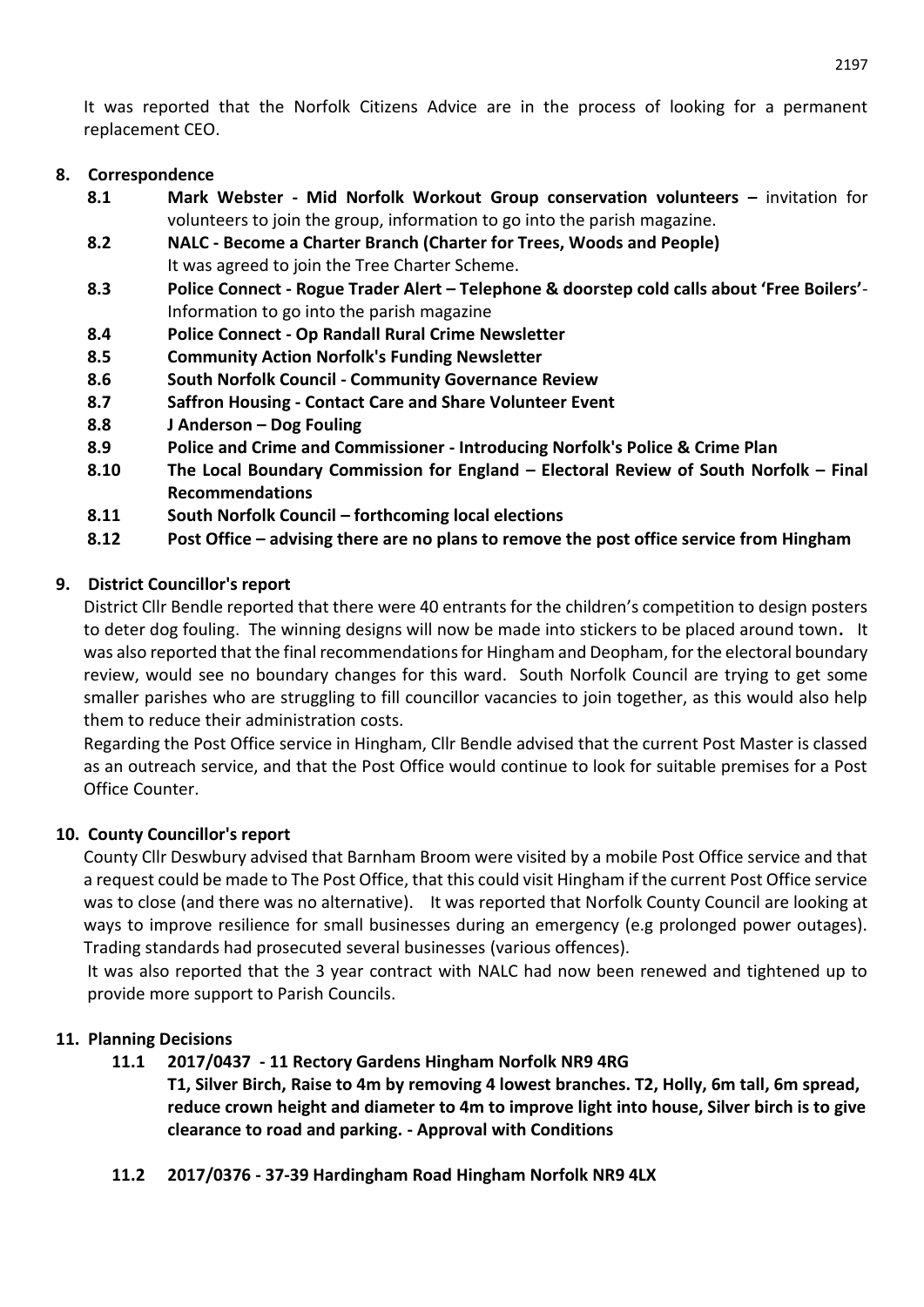**Discharge of conditions 6 - surface water drainage details and 11 - bat licence of permission 2016/1796 (Part demolition and redevelopment of site for 17 one-bedroom specialised supported living apartments (Use Class C3) and Higher Complex Care and Autism accommodation comprising seven bedrooms and ancillary staff/communal areas (Use Class C2), together with car parking and amenity space. - Approved**

- **11.3 2017/0352 - Southernwood House 9 Market Place Hingham Norfolk NR9 4AF Fell wild cherry tree – No Objections**
- **11.5 2017/0302 - 10 Bond Street Hingham Norfolk NR9 4HA Reduce Holly Oak tree height by 4m to approx 10m, spread of tree to remain the same. – No Objections**
- **11.6 2017/0255 - 37 - 39 Hardingham Road Hingham Norfolk NR9 4LX Discharge of conditions 8 - fire hydrant location, 12 and 13 - remediation of planning permission 2016/1796. - Approved**

# **12. Planning Applications**

### **(as notified by SNC for consultation)**

**12.1 2017/0484 - The Co-operative Group - 27 Norwich Street Hingham NR9 4LJ Installation of AC & Mechanical Plant, externally mounted ventilation grilles and Satellite Dish (relating to Planning Consent 2016/0474)** The council agreed to recommend approval.

# **12.2 2017/0633 - 11 Chapel Street Hingham NR9 4JH Variation of Condition 2 of planning permission 2014/0039/F - amendments to previous drawings**

**The council agreed to recommend approval.**

# **13 Confirmation of receipt of the form and additional information sent by Mazars for the external Audit**

A copy of the information and form received from Mazars had been sent to all councillors. The Clerk was working with the Internal Auditor on a time table, it is expected that audit will take place in mid May, the results for approval at the June Council meeting.

# **14 To agree the asset register for year ending March 2017**

The asset register was agreed (see Appendix B). A stock take if items will be undertaken to ensure items on the asset register are listed correctly.

# **15 Proposal to review the Hingham Town Council Risk Policy document**

A copy of the Risk Policy and Risk Assessment documents were sent to all councillors prior to the meeting. It was requested that any comments/suggested changes to these documents be forwarded to the Clerk in advance of the next meeting.

# **16 Confirmation that Hingham Town Council were successful in their bid for (NCC) Parish Partnership funding to construct a Footway on the south green of the Market Place.**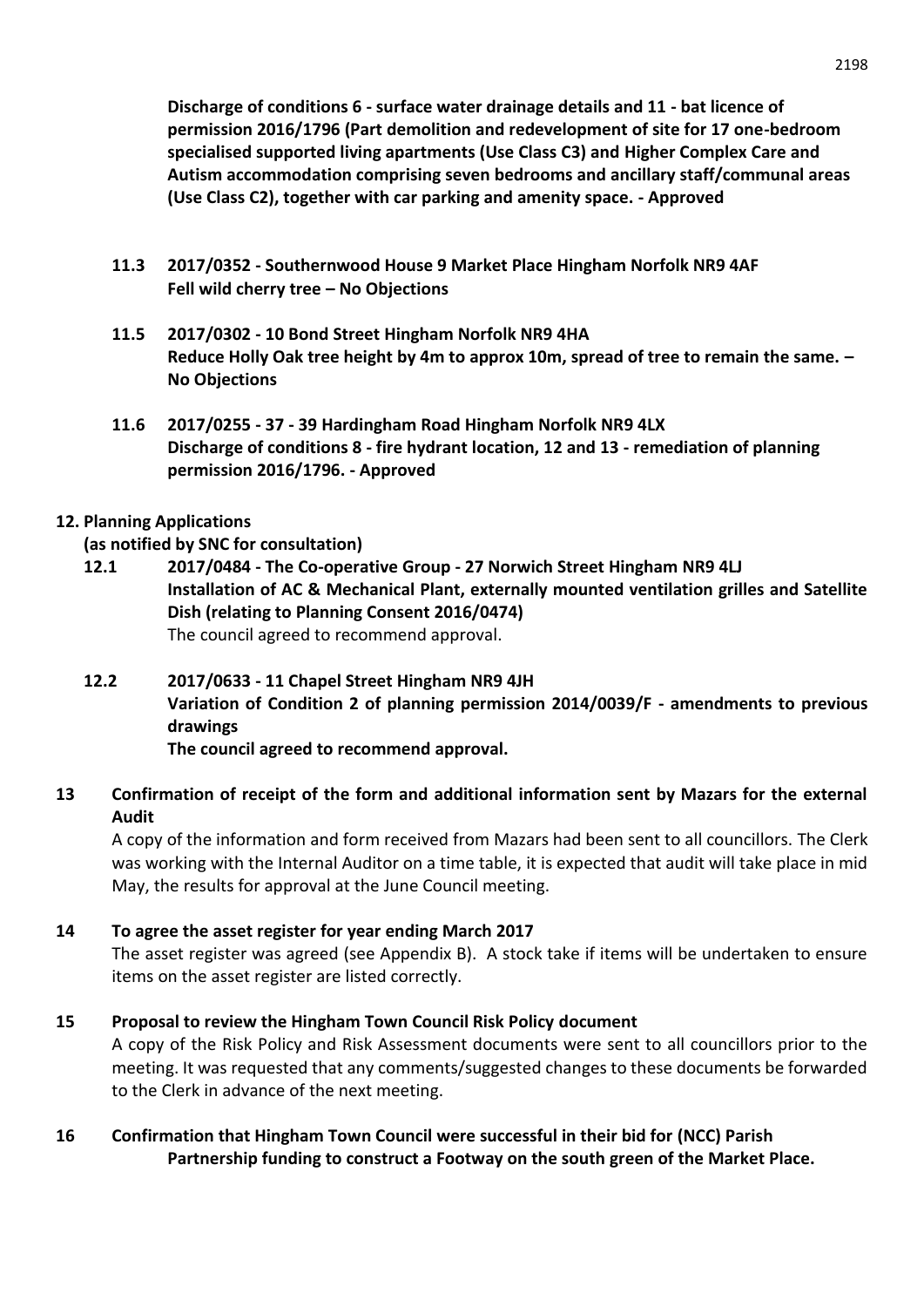The Clerk will now seek clarification from the planning department regarding any permission needed. It was also suggested that further public consultation should take place, holding an open meeting for residents to attend was suggested, a date is to be arranged. The Clerk will advise NCC of these plans as they are requesting the parish 50% of the costs of the project in advance of the work taking place (before the work is programmed).

### **17 To discuss the idea of setting up a community emergency plan/group**

South Norfolk Council had advised that they are able to provide a questionnaire to be sent to residents, which would ask for details of those would be able to offer assistance and those who would require assistance during an emergency. The questionnaire would be provided with a return envelope and SNC would collate the responses, (the Town Council would have to arrange for the questionnaires to be delivered. It was agreed in principle to go forward with this.

#### **18 Proposal to have an annual Chairman's Award/Certificate for "Services to the Community"** This proposal was agreed. The recipients of such an award would be decided by the Chairman.

### **19 To receive and discuss the results of the speed survey in the Market Place**

Norfolk Constabulary had undertaken a speed survey again in the Market Place, to assess the effectiveness of the white line works undertaken by NCC as a speed reduction measure. The results of the survey showed there had been no reduction in speed compared with the survey undertaken prior to the white lining works. The Clerk had asked the new Highways Engineer if there were any other options available from NCC to help reduce speed (in light of this information), he had advised that the chicanes either end of the Market Place should mean the 20mph limit is self-enforcing, hence there being no need for additional traffic calming measures. The Clerk will forward the survey data to the Engineer. The SAM2 sign will now be deployed in the Market Place. Data obtained from the SAM2 sign showed a high occurances of speeding in the 30mph approach to the Market Place, on both Watton Road and Norwich Road, (the highest recorded speed was 85mph on the Watton Road). District Cllr Bendle advised that the pedestrian island to be installed on Norwich Road would go ahead (the legal agreement was still being finalised) and that the permanent flashing speed sign would also be installed (o/s number 39 Norwich Road) as part of the agreement for the Hops development.

# **20 To discuss the proposal from South Norfolk Council to charge a separate rate fee for the Tennis Club**

It was clarified that it was the Valuations Office who had issued a separate rate for the Tennis Club resulting in the separate rate demand. The Hingham Playing Field Association are challenging this. The land is leased to the HPFA and the clubs only rent the assets from the HPFA therefore the Tennis Club building should not be rated separately. It was agreed that the Town Council would submit a supporting letter (to be drafted by the Hingham Playing Field Association).

### **21 To receive an update on the refurbishment of the public toilets**

South Norfolk Council had confirmed that there was no option for retaining the current arrangements with the toilets, and they would be closed if the Town Council did not take them on. The tender specification had been altered to reflect the requests made by the town council (regarding number of soap dispensers/mirrors, and an option for retaining sanitary wear still in good condition). No further updates have been received regarding the tender process or timeframe for the work to be completed.

#### **22 Proposal to purchase a tree guard for the young oak tree on the Fairland**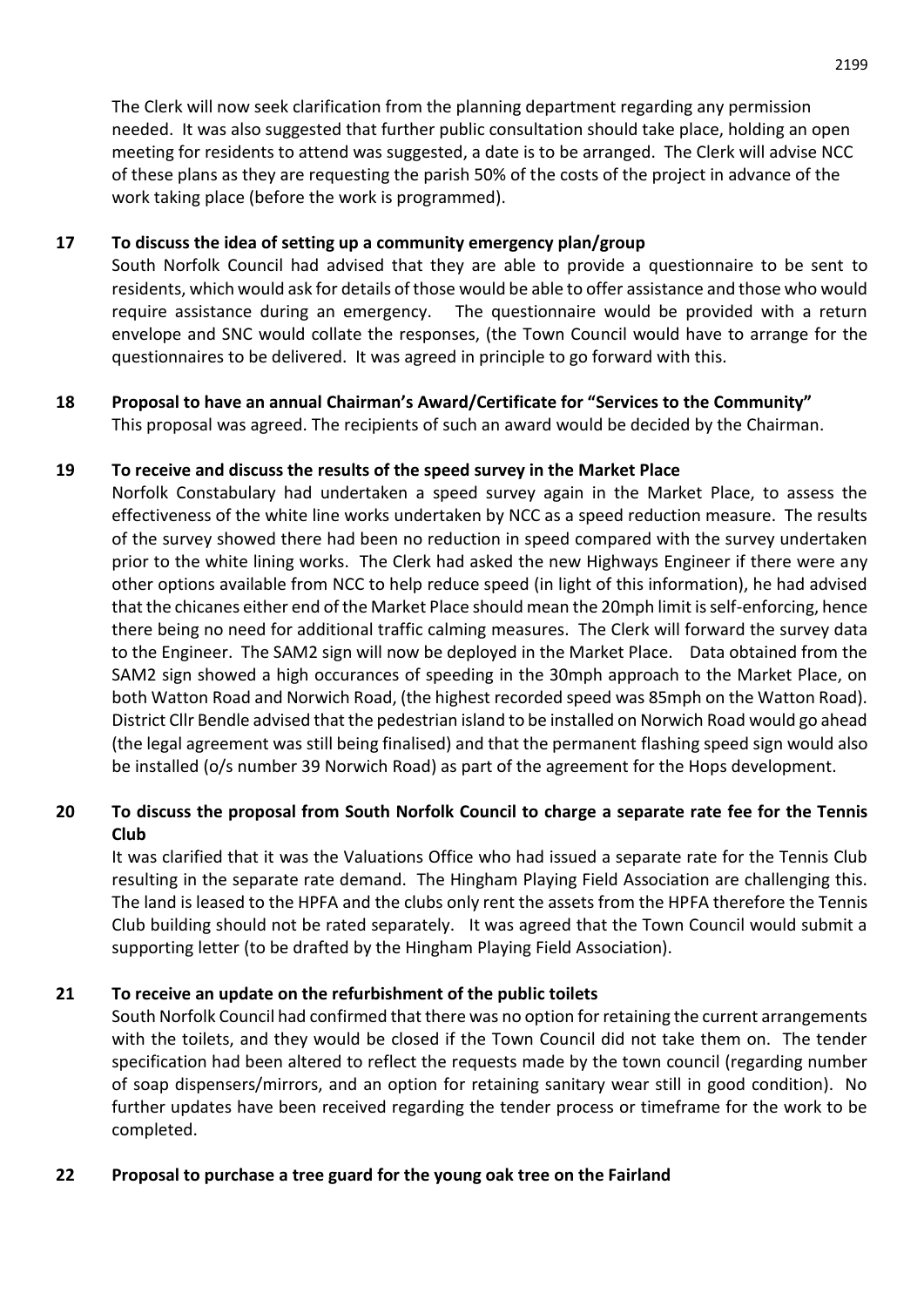It was agreed to obtain some prices metal for tree guards, it was also suggested to contact Peter Trett who may be able to make such items.

**23 To discuss the proposal by Mr Trett to fix the broken kissing gate in the Churchyard (and estimated cost)**

Mr Trett had offered to remove and fix the gate (if possible) at an estimated cost of £50-£100. It was agreed to accept Mr Trett's offer.

**24 A reminder of the Annual Town Meeting on 18 April 2017 – all reports to be received by the Clerk by 08th April 2017 please.**

The Clerk advised that the Police and Crime Commissioner had sent his apologies. The Clerk will arrange some refreshments.

#### **FINANCE**

**25 Receive a copy of the financial work book for year end March 2017 (complete as far as available bank statements allow)**

A copy of the Financial Workbook 2016/17 (including the budget monitoring document and cashbook) was sent to all councillors prior to the meeting. It was explained that this is still draft as all bank statements to cover until March 31<sup>st</sup> had not yet been received.

#### **26 Accounts for Payment**

In addition to the items litsted for accounts for payment on the agenda, invoices had been received from Lincoln Social Centre (£100 for hire of the hall) and from WPS Insurance (£73.62 for insurance for the SAM2 sign) . The accounts for payment were agreed with these additions – and the cheques were signed (as per below)

| D Ramm (wages 4 Weeks)                    | £725.24   |  |  |  |
|-------------------------------------------|-----------|--|--|--|
| A Doe ( Wages £746.40<br><b>Stamps</b>    | £700.23   |  |  |  |
| £28.56)                                   |           |  |  |  |
| <b>B Foreman (Wages administration)</b>   | £72.00    |  |  |  |
| <b>K</b> and M Lighting Services          | £294.19   |  |  |  |
| <b>UK Power Networks (Stone Lane)</b>     | £752.40   |  |  |  |
| <b>E-ON</b>                               | £525.54   |  |  |  |
| <b>Anglian Water (Fairland Standpipe)</b> | £15.81    |  |  |  |
| <b>HMRC</b>                               | £345.68   |  |  |  |
| <b>WPS Insurance (SAM2)</b>               | £73.62    |  |  |  |
| <b>Lincoln Social Centre</b>              | £100.00   |  |  |  |
| Total                                     | £3,604.71 |  |  |  |

**27 'Exclusion of the Press and Public under the Public Bodies (Admission to Meetings) Act 1960 to discuss the following matters:'** 

Agreed – the public were asked to leave.

**28 To receive and discuss any responses received from the from Forest Health/ Anchor Trust/Care Quality Commission ref: Hassingham House/Pilgrim House -(Storm Doris).**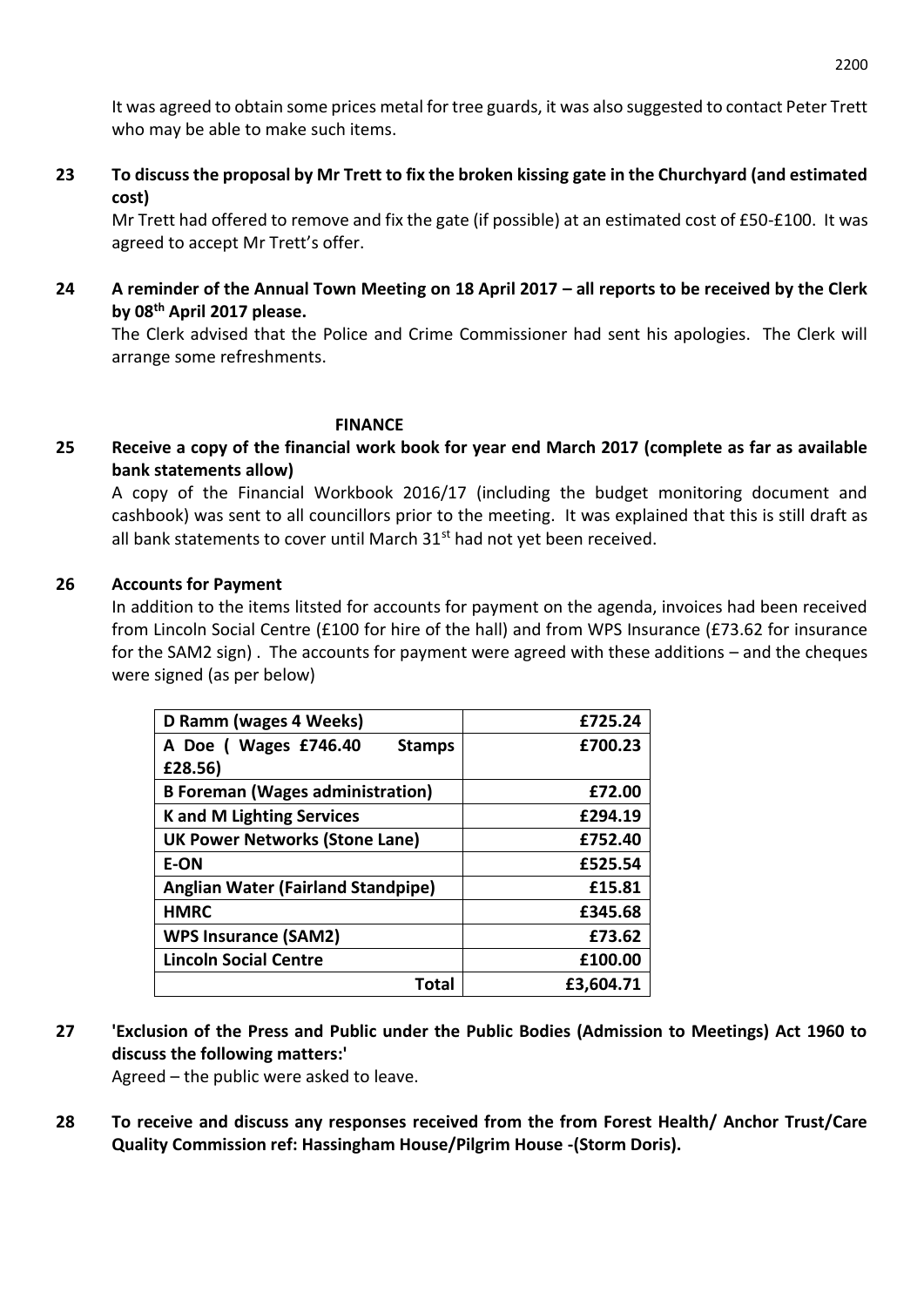A letter had been sent to Forest Health (re Hassingham House), Anchor Trust (re Pilgrim House) and the Quality Care Commission, regarding concerns raised by the Community Car scheme co-ordinator at the previous town council meeting, following the power outage during storm Doris. Responses had been received from Forest Health and Anchor Trust.

Forest Health advised that they were in constant contact with Hassingham House and their staff for the duration of the power outage and that although a generator is not on site, one could be accessed should it be requires (but this would take some hours to get to site). Emergency Lighting batteries did not last the duration of the outage and have now been replaced.

Anchor Trust advised that the Scheme manager for Pilgrim House had visited tenants before the storm to discuss the possibility of a power outage. It was confirmed that the emergency lighting batteries ran down during the outage and that the provision of a generator would be the responsibility of the electricity supplier if the power outage has lasted more than 8 hours. It was also confirmed that heating is provided via storage heaters which would have been omitting heat during the outage.

**Signed ………………………………………………………………………….. Chairman 02 May 2017**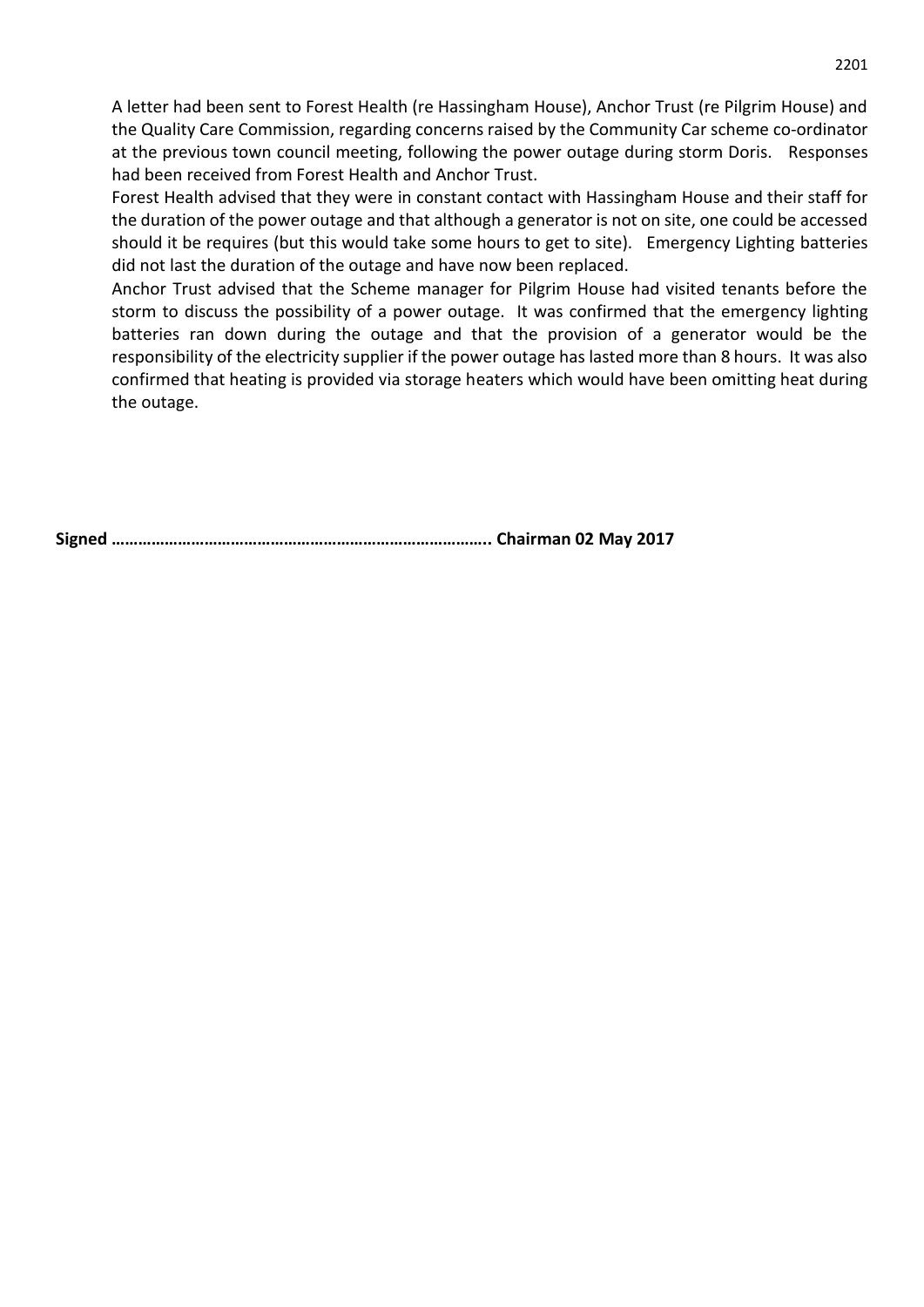|                 | <b>APPENDIX A</b>                                                                                                                                                                                                                                                                                                                                                                                                              |
|-----------------|--------------------------------------------------------------------------------------------------------------------------------------------------------------------------------------------------------------------------------------------------------------------------------------------------------------------------------------------------------------------------------------------------------------------------------|
|                 | <b>Clerks Report for 04 April 2017</b>                                                                                                                                                                                                                                                                                                                                                                                         |
| Min:            | <b>Update</b>                                                                                                                                                                                                                                                                                                                                                                                                                  |
|                 | Matters Arising From the minutes of the meeting on 07 March 2017                                                                                                                                                                                                                                                                                                                                                               |
|                 | 3.1 & 21 The clerk has requested that the Speedwatch volunteer forms be processed by the police and<br>will be meeting with the Volunteer Co-ordinator soon.                                                                                                                                                                                                                                                                   |
|                 | 3.2 Post Office – a response is awaited from the Post Office regarding the provision of the Post<br><b>Office service in Hingham</b>                                                                                                                                                                                                                                                                                           |
| 3.3             | The issue of parking on verges in Hardingham Street has been raised with NCC Highways, but<br>their response is there is little they can do.                                                                                                                                                                                                                                                                                   |
|                 | 8.2 The Chairman has spoken to the horse rider using the Oak Lane/Copper Lane footpath, which<br>he will now no longer use.                                                                                                                                                                                                                                                                                                    |
| 14, 15,         | A letter will be sent to Rev. Reed regarding all outstanding actions for the Churchyard to try to<br>progress the required permissions from the Archdeacon $-$ (or confirmation if a faculty if<br>required)<br>Outstanding actions -<br>1. Rebuilding of the outer Churchyard wall Church Street following RTA                                                                                                                |
|                 | 2. Straightening of the leaning Memorial Stone                                                                                                                                                                                                                                                                                                                                                                                 |
|                 | 3. Minor tree works to raise the canopies (SNC permission obtained)<br>4. Works to Holly Tree as proposed by Mr Strong (SNC permission required)                                                                                                                                                                                                                                                                               |
|                 | 5. Removal of Yew Tree (SNC permission required)                                                                                                                                                                                                                                                                                                                                                                               |
|                 | 6. Reducing the Yew Trees along the driveway (SNC permission required)                                                                                                                                                                                                                                                                                                                                                         |
|                 | 7. Rebuilding the curved Churchyard wall at the Attleborough Road Entrance<br>(quotations needed for 2,5,6 and 7)                                                                                                                                                                                                                                                                                                              |
| 17 <sup>1</sup> | The 4 dog waste bins have been removed (Market Place, Ringers Lane, Fairland and 1 from the<br>Plaving Field entrance.) 2 litter bins have been re-sited (Ringer Lane and Fairland) . Stickers<br>have been placed on these litter bins and the one by the toilets on the Market Place.                                                                                                                                        |
|                 | 23 A letter has been sent to Luisa Cantera and the Clerk is liaising with her regarding the audit<br>timetable.                                                                                                                                                                                                                                                                                                                |
|                 | <b>Other Updates</b>                                                                                                                                                                                                                                                                                                                                                                                                           |
|                 |                                                                                                                                                                                                                                                                                                                                                                                                                                |
|                 | The Skate Park sign has been collected from the sign makers is awaiting installation                                                                                                                                                                                                                                                                                                                                           |
|                 | The contractor has been advised that the Town Council accept the quotations for resetting the<br>light on Chapel Road and replacing the light on Stone Lane - quotation by UK Power network<br>has been received for the Stone Lane light.                                                                                                                                                                                     |
|                 | The Clerk has advised the resident that they would have to obtain permission from Norfolk<br>County Council to site a mirror on the highway - Highways have since advised that they do not<br>give such permissions - The Clerk has asked the Co-op construction manager is the hoarding can<br>be re-positioned - a response was received to say that the hoarding would be repositioned -<br>but this has not yet been done. |
|                 | Leaning gravestones in the cemetery $-$ the Clerk met with the Contractor on site it is<br>anticipated that the work will be done in April - weather permitting                                                                                                                                                                                                                                                                |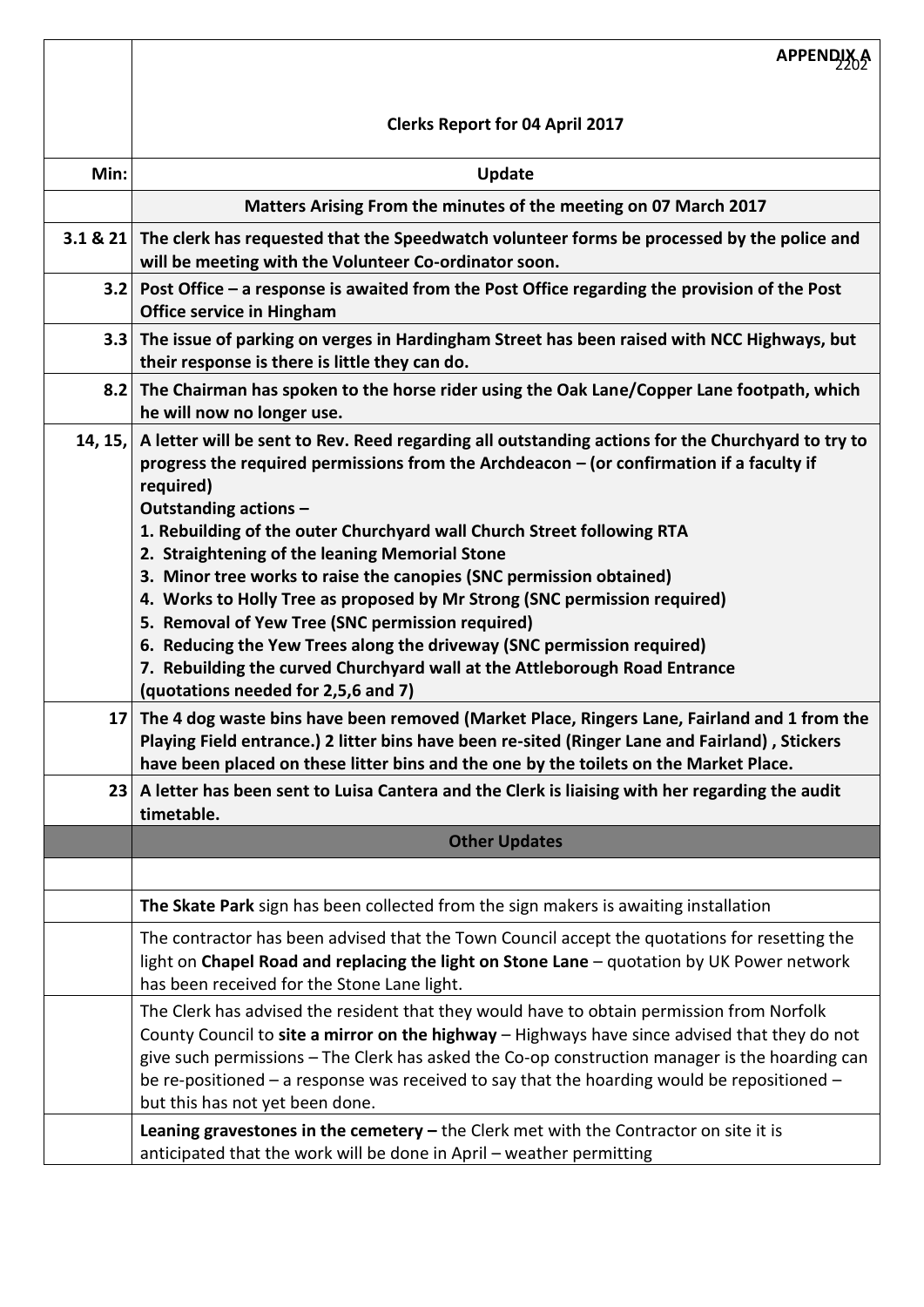| Church Yard overgrowth and tree works $-$ the application for tree works has been approved<br>by SNC - awaiting Archdeacon permission - n.b the work may not now be undertaken until after<br>the bird nesting season.                                  |
|---------------------------------------------------------------------------------------------------------------------------------------------------------------------------------------------------------------------------------------------------------|
| ion to the speed limit - No further updates on time scales for the implementation of the scheme<br>have been received from NCC - Norfolk police have raised concerns over the scheme due to no<br>traffic calming measures being included in the scheme |
| <b>ishment of Hingham Town sign - to be carried out after the April Market event</b>                                                                                                                                                                    |
| sign -when the data has been down loaded the sign will be sited in the Market Place                                                                                                                                                                     |
| <b>pck</b> -requires further investigation as it keeps stopping after a few days of running                                                                                                                                                             |
| Intractor has been asked to visually inspect lighting stock and advise of any defects found (even<br>those previously reported) and to give the defects a risk indicator. - Report Awaited                                                              |
| <b>OUTSTANDING ISSUES</b>                                                                                                                                                                                                                               |
| Replacement oak trees on the Fairland $-$ will be priced in summer for proposed planting in<br>Autumn.                                                                                                                                                  |
| Complaint to the bank /banking arrangements - no response to date                                                                                                                                                                                       |
| Bank Account - a form needs to be signed by all signatories to link the accounts to telephone<br>banking.                                                                                                                                               |
| No Parking Signs – for the small green on the Fairland – temporary signs have been placed on<br>the 2 largest small greens and at the entrance to the green by the bowls club $-$ the request not<br>to park on the grass seems to be well observed.    |
| Lincoln Hall Driveway - laying of Tarmac Planings - the potholes leading to the Lincoln Hall<br>have been filled – some nearer to the library remain                                                                                                    |
| Provision of outdoor Gym equipment - HPFA to update as appropriate -                                                                                                                                                                                    |
| Review/update of the Handyman's contract - to be completed.                                                                                                                                                                                             |
| Commemorative Plaque for the Fairland Bus shelter - To be ordered.                                                                                                                                                                                      |
| Request for a clear Bus Shelter - Norwich Road - By Hops development - to be looked at when<br>the development is complete                                                                                                                              |
| Neighbourhood Plan - Councillors need to read through the information (website links)<br>previously provided to enable a decision to be made at a later date                                                                                            |
| Leaning memorial stone in the Churchyard - Quotations to be sought                                                                                                                                                                                      |
|                                                                                                                                                                                                                                                         |

Report Prepared – 03 April 2017

Crime Figures – reported in January 2017 -

On or Near….

Norwich Road - - Public order (1) Lincoln Avenue - Anti-social behaviour (1)

Hingham Road - Violence and sexual offences (1) Low Common - Violence and sexual offences (1) https://www.police.uk/norfolk/D12/crime/